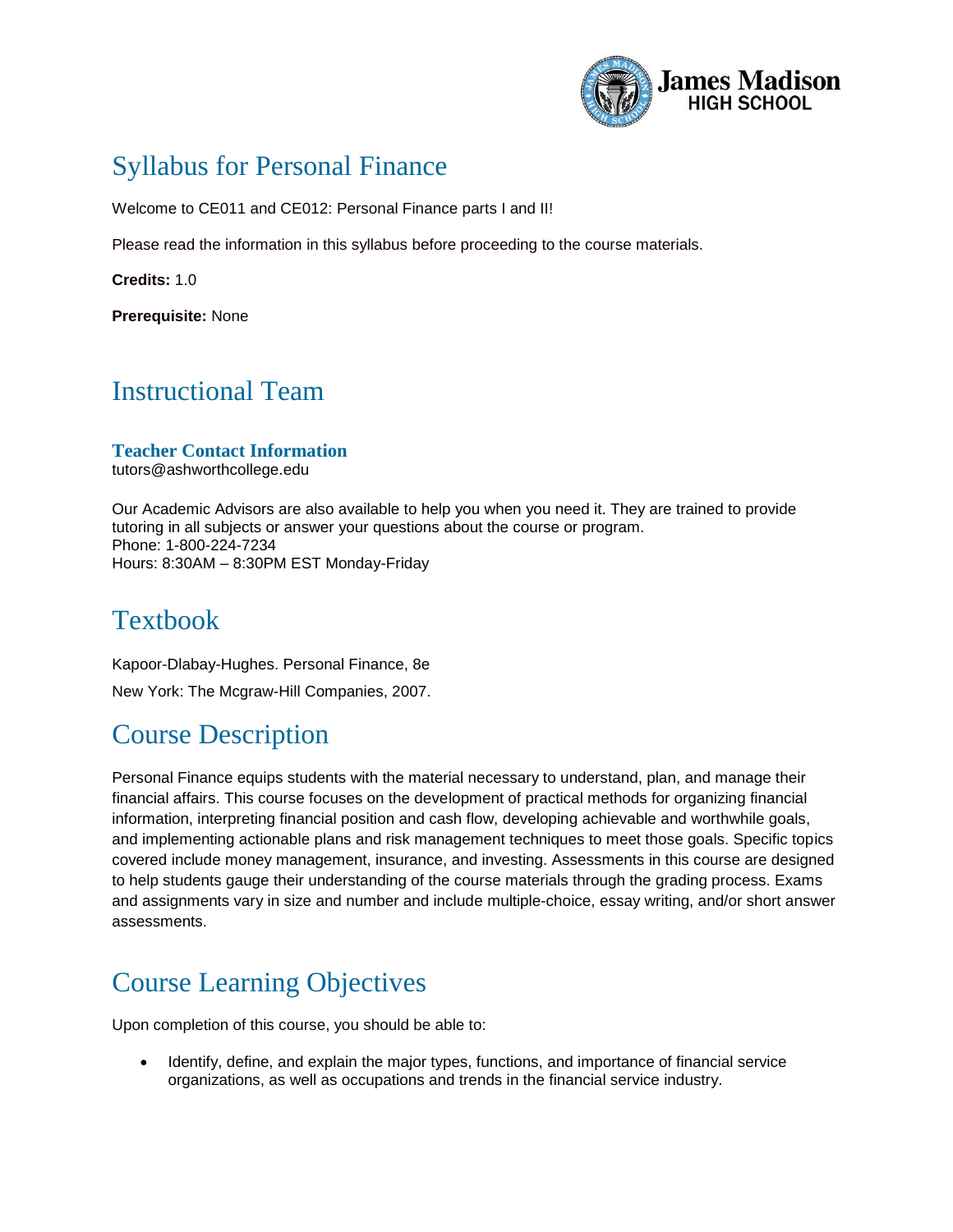

- Identify socioeconomic influences on personal financial planning, develop a set of financial goals, and create a plan for making personal financial and career decisions.
- Develop a workable budget, create a personal balance sheet and plan to connect money management techniques to a financial goal, and prepare a federal income tax form.
- Compare and contrast services and types of financial institutions and different types of payment methods.
- Summarize strategies for safe and informed purchases of items such as a motor vehicle, and evaluate possible home renting, purchasing and selling options.
- Identify types of risks and risk management methods, and develop a risk management plan, including health care, motor vehicle, disability and life insurance.
- Identify a variety of investment opportunities, assess benefits of long-term over short-term investments, and evaluate different types of investments such as stocks and bonds.
- Analyze assets and liabilities, estimate retirement costs, and develop a balanced budget for retirement, as well as the personal and legal aspects of estate planning.

#### Course Lessons

The following lessons are covered in CE011: Personal Finance Part I:

| Lesson   | <b>Read/Submit</b>                                                            | <b>Topics</b>                                      |
|----------|-------------------------------------------------------------------------------|----------------------------------------------------|
| Lesson 1 | Read Employment Opportunities<br>in the Financial Services Industry<br>Exam 1 | The Financial Planning Industry                    |
| Lesson 2 | Read Chapter 1 and Chapter 2<br>Quiz 2                                        | <b>Planning to Succeed</b>                         |
| Lesson 3 | Read Chapter 3 and Chapter 4<br>Quiz 3                                        | Money Management and Taxes                         |
| Lesson 4 | Read Chapter 5, Chapter 6, and<br>Chapter 7<br>Quiz 4                         | Savings and Consumer Credit                        |
| Lesson 5 | Read Chapter 8 and Chapter 9<br>Quiz 5                                        | Consumer Purchases and<br><b>Housing Decisions</b> |

The following lessons are covered in CE012: Personal Finance Part II:

| Lesson   | <b>Read/Submit</b>                                       | <b>Topics</b> |
|----------|----------------------------------------------------------|---------------|
| Lesson 1 | Read Chapter 10, Chapter 11,<br>and Chapter 12<br>Quiz 1 | Insurance     |